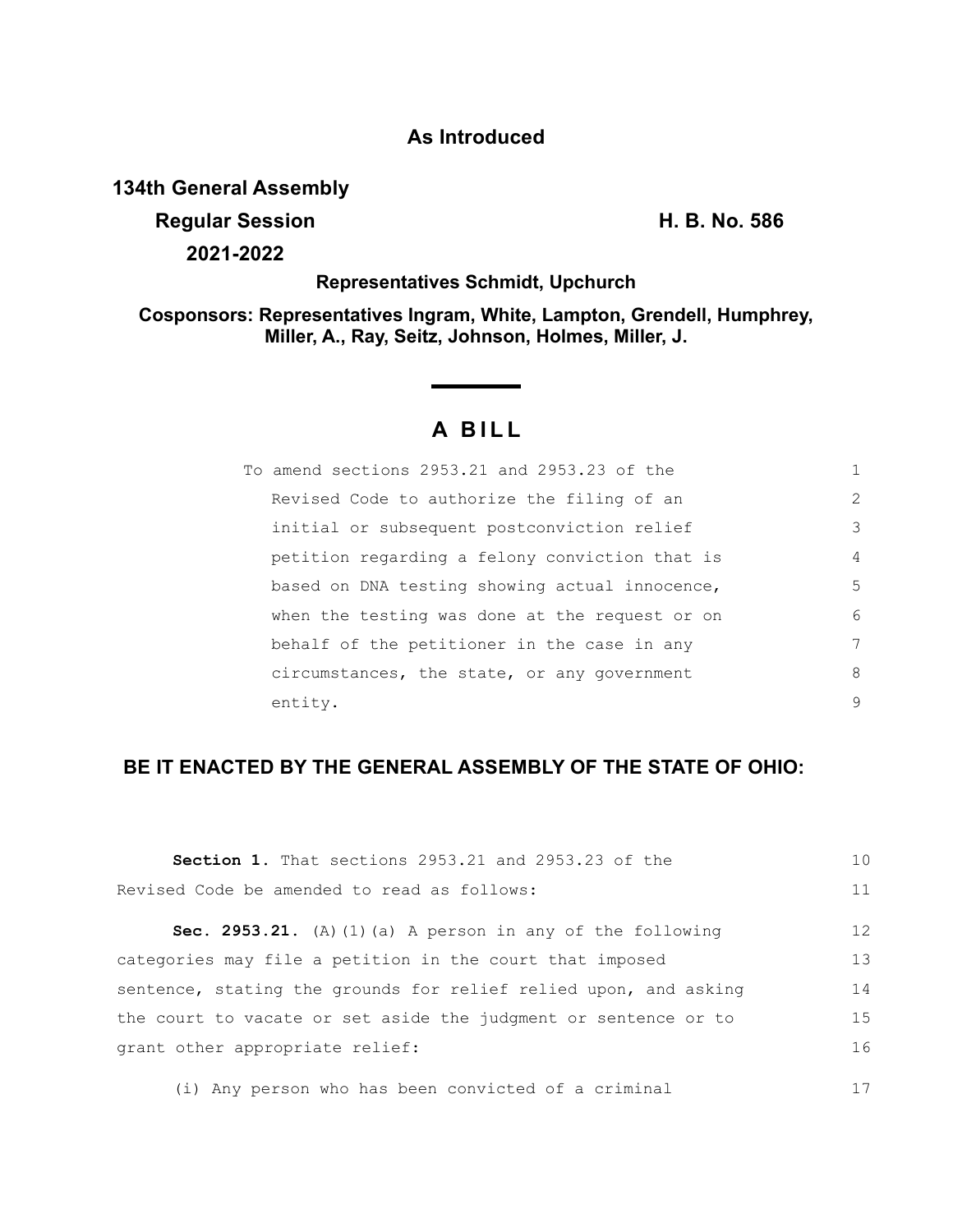#### **H. B. No. 586 Page 2 As Introduced**

offense or adjudicated a delinquent child and who claims that there was such a denial or infringement of the person's rights as to render the judgment void or voidable under the Ohio Constitution or the Constitution of the United States; 18 19 20 21

(ii) Any person who has been convicted of a criminal offense and sentenced to death and who claims that there was a denial or infringement of the person's rights under either of those Constitutions that creates a reasonable probability of an altered verdict; 22 23  $24$ 25 26

(iii) Any person who has been convicted of a criminal offense that is a felony and who is an offender for whom whose petition is based on qualifying DNA testing that was performed under sections 2953.71 to 2953.81 of the Revised Code or underformer section 2953.82 of the Revised Code and analyzed in the context of and upon consideration of all available admissible evidence related to the person's case as described in division (D) of section 2953.74 of the Revised Code that provided results that establish, by clear and convincing evidence, actual innocence of that felony offense or, if the person was sentenced to death, establish, by clear and convincing evidence, actual innocence of the aggravating circumstance or circumstances the person was found guilty of committing and that is or are the basis of that sentence of death; 27 28 29 30 31 32 33 34 35 36 37 38 39 40

(iv) Any person who has been convicted of aggravated murder and sentenced to death for the offense and who claims that the person had a serious mental illness at the time of the commission of the offense and that as a result the court should render void the sentence of death, with the filing of the petition constituting the waiver described in division (A)(3)(b) of this section. 41 42 43 44 45 46 47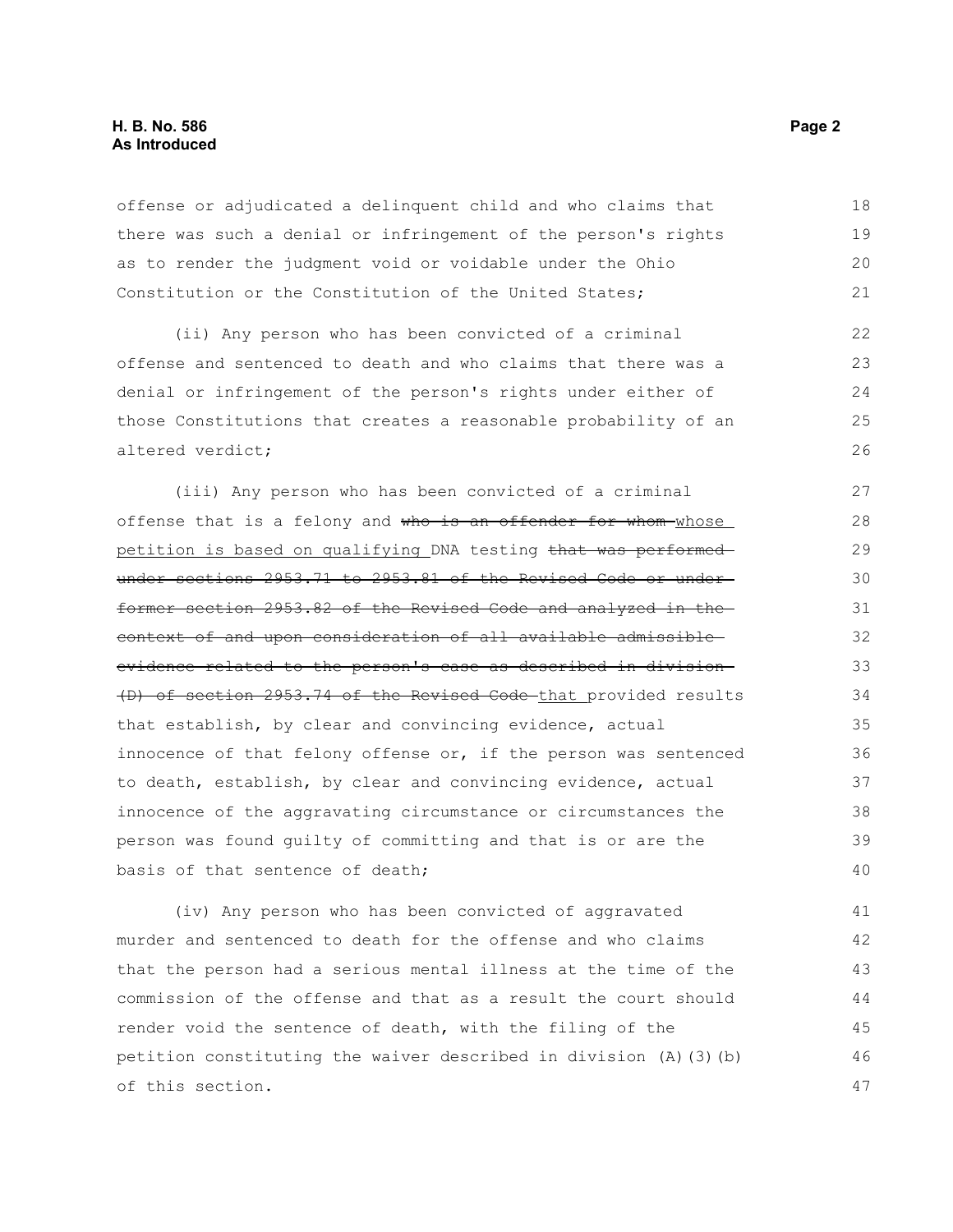| (b) A petitioner under division $(A)$ $(1)$ $(a)$ of this section                                                                                                                                                                                                                                                                | 48 |
|----------------------------------------------------------------------------------------------------------------------------------------------------------------------------------------------------------------------------------------------------------------------------------------------------------------------------------|----|
| may file a supporting affidavit and other documentary evidence                                                                                                                                                                                                                                                                   | 49 |
| in support of the claim for relief.                                                                                                                                                                                                                                                                                              | 50 |
| (c) As used in division (A) (1) (a) of this section:                                                                                                                                                                                                                                                                             | 51 |
| (i) "Qualifying DNA testing" means either of the                                                                                                                                                                                                                                                                                 | 52 |
| following:                                                                                                                                                                                                                                                                                                                       | 53 |
| (I) DNA testing that was performed under sections 2953.71                                                                                                                                                                                                                                                                        | 54 |
| to 2953.81 of the Revised Code or under former section 2953.82                                                                                                                                                                                                                                                                   | 55 |
| of the Revised Code;<br>(II) DNA testing that was performed at the request or on<br>behalf of the petitioner other than as described in division (A)<br>$(1)$ (c) (i) (I) of this section or at the request or on behalf of<br>the state or any government entity.<br>(ii) "Actual innocence" means that, had the results of the |    |
|                                                                                                                                                                                                                                                                                                                                  | 57 |
|                                                                                                                                                                                                                                                                                                                                  | 58 |
|                                                                                                                                                                                                                                                                                                                                  | 59 |
|                                                                                                                                                                                                                                                                                                                                  | 60 |
|                                                                                                                                                                                                                                                                                                                                  | 61 |
| DNA testing conducted under sections 2953.71 to 2953.81 of the                                                                                                                                                                                                                                                                   | 62 |
| Revised Code or under former section 2953.82 of the Revised Code-                                                                                                                                                                                                                                                                | 63 |
| in a context described in division (A)(1)(c)(i) of this section                                                                                                                                                                                                                                                                  | 64 |
| been presented at trial, and had those results been analyzed in                                                                                                                                                                                                                                                                  | 65 |
| the context of and upon consideration of all available                                                                                                                                                                                                                                                                           | 66 |
| admissible evidence related to the person's case as described in                                                                                                                                                                                                                                                                 | 67 |
| division (D) of section 2953.74 of the Revised Code, no                                                                                                                                                                                                                                                                          | 68 |
| reasonable factfinder would have found the petitioner quilty of                                                                                                                                                                                                                                                                  | 69 |
| the offense of which the petitioner was convicted, or, if the                                                                                                                                                                                                                                                                    | 70 |
| person was sentenced to death, no reasonable factfinder would                                                                                                                                                                                                                                                                    | 71 |
| have found the petitioner guilty of the aggravating circumstance                                                                                                                                                                                                                                                                 | 72 |
| or circumstances the petitioner was found guilty of committing                                                                                                                                                                                                                                                                   | 73 |
| and that is or are the basis of that sentence of death.                                                                                                                                                                                                                                                                          | 74 |
| (ii) "Serious mental illness" has the same meaning as                                                                                                                                                                                                                                                                            | 75 |
| in section 2929.025 of the Revised Code.                                                                                                                                                                                                                                                                                         | 76 |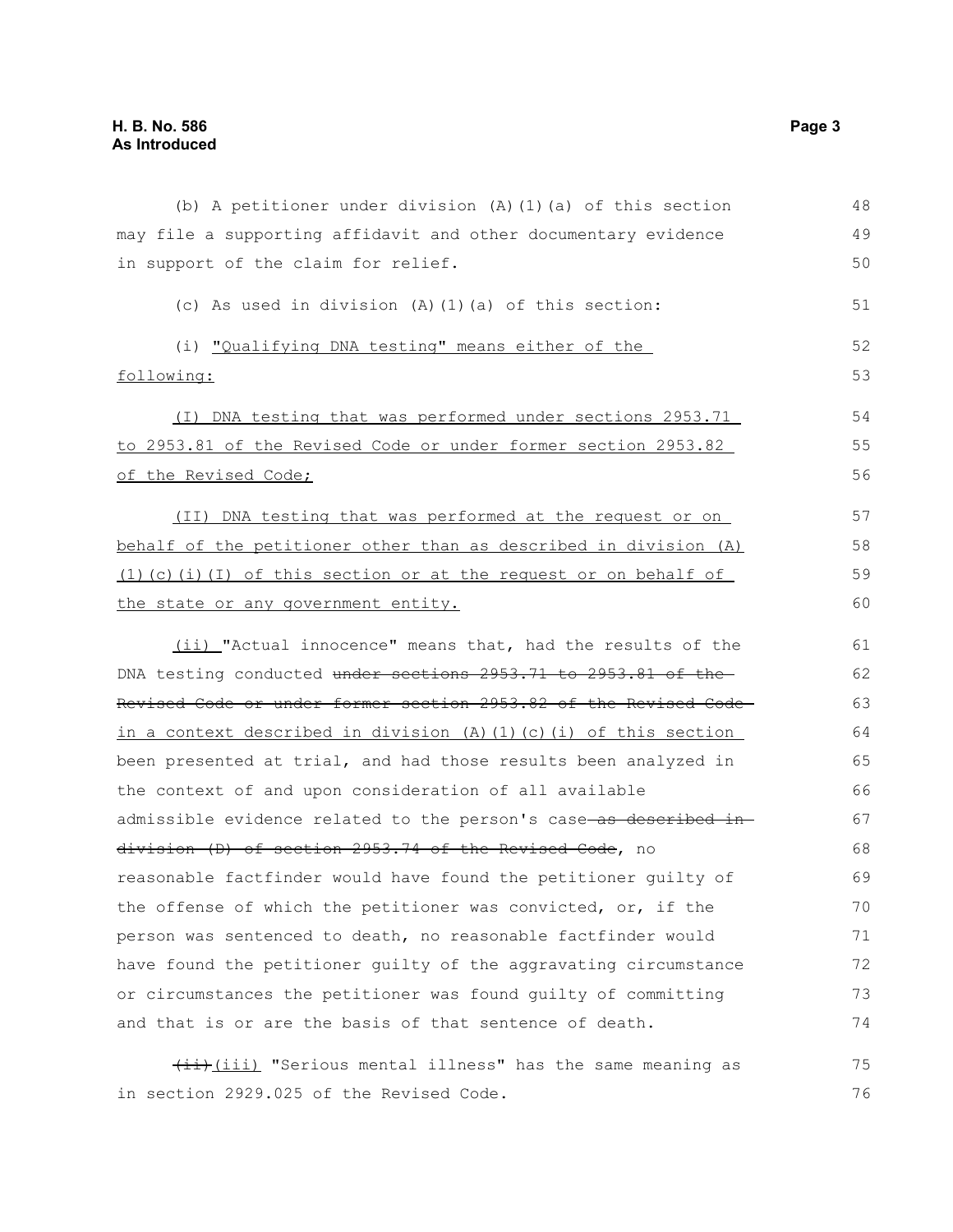(d) As used in divisions (A)(1)(a) and (c) of this section, "former section 2953.82 of the Revised Code" means section 2953.82 of the Revised Code as it existed prior to July 6, 2010. 78 79

(e) At any time in conjunction with the filing of a petition for postconviction relief under division (A) of this section by a person who has been sentenced to death, or with the litigation of a petition so filed, the court, for good cause shown, may authorize the petitioner in seeking the postconviction relief and the prosecuting attorney of the county served by the court in defending the proceeding, to take depositions and to issue subpoenas and subpoenas duces tecum in accordance with divisions (A)(1)(e), (A)(1)(f), and (C) of this section, and to any other form of discovery as in a civil action that the court in its discretion permits. The court may limit the extent of discovery under this division. In addition to discovery that is relevant to the claim and was available under Criminal Rule 16 through conclusion of the original criminal trial, the court, for good cause shown, may authorize the petitioner or prosecuting attorney to take depositions and issue subpoenas and subpoenas duces tecum in either of the following circumstances: 81 82 83 84 85 86 87 88 89 90 91 92 93 94 95 96 97 98

(i) For any witness who testified at trial or who was disclosed by the state prior to trial, except as otherwise provided in this division, the petitioner or prosecuting attorney shows clear and convincing evidence that the witness is material and that a deposition of the witness or the issuing of a subpoena or subpoena duces tecum is of assistance in order to substantiate or refute the petitioner's claim that there is a reasonable probability of an altered verdict. This division does not apply if the witness was unavailable for trial or would not 99 100 101 102 103 104 105 106 107

77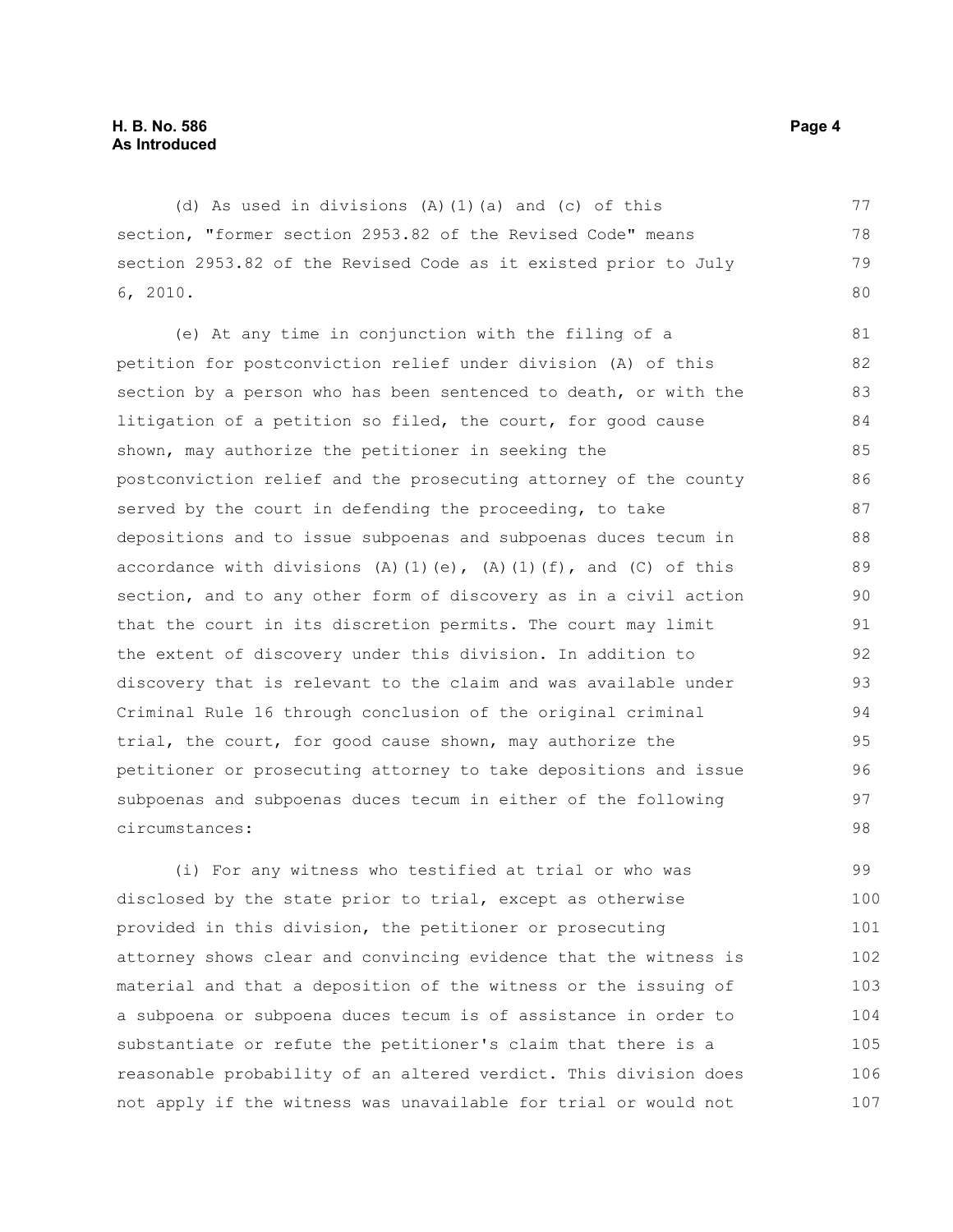voluntarily be interviewed by the defendant or prosecuting attorney. 108 109

(ii) For any witness with respect to whom division (A)(1) (e)(i) of this section does not apply, the petitioner or prosecuting attorney shows good cause that the witness is material and that a deposition of the witness or the issuing of a subpoena or subpoena duces tecum is of assistance in order to substantiate or refute the petitioner's claim that there is a reasonable probability of an altered verdict. 110 111 112 113 114 115 116

(f) If a person who has been sentenced to death and who files a petition for postconviction relief under division (A) of this section requests postconviction discovery as described in division  $(A)$   $(1)$   $(e)$  of this section or if the prosecuting attorney of the county served by the court requests postconviction discovery as described in that division, within ten days after the docketing of the request, or within any other time that the court sets for good cause shown, the prosecuting attorney shall respond by answer or motion to the petitioner's request or the petitioner shall respond by answer or motion to the prosecuting attorney's request, whichever is applicable. 117 118 119 120 121 122 123 124 125 126 127

(g) If a person who has been sentenced to death and who files a petition for postconviction relief under division (A) of this section requests postconviction discovery as described in division (A)(1)(e) of this section or if the prosecuting attorney of the county served by the court requests postconviction discovery as described in that division, upon motion by the petitioner, the prosecuting attorney, or the person from whom discovery is sought, and for good cause shown, the court in which the action is pending may make any order that justice requires to protect a party or person from oppression or 128 129 130 131 132 133 134 135 136 137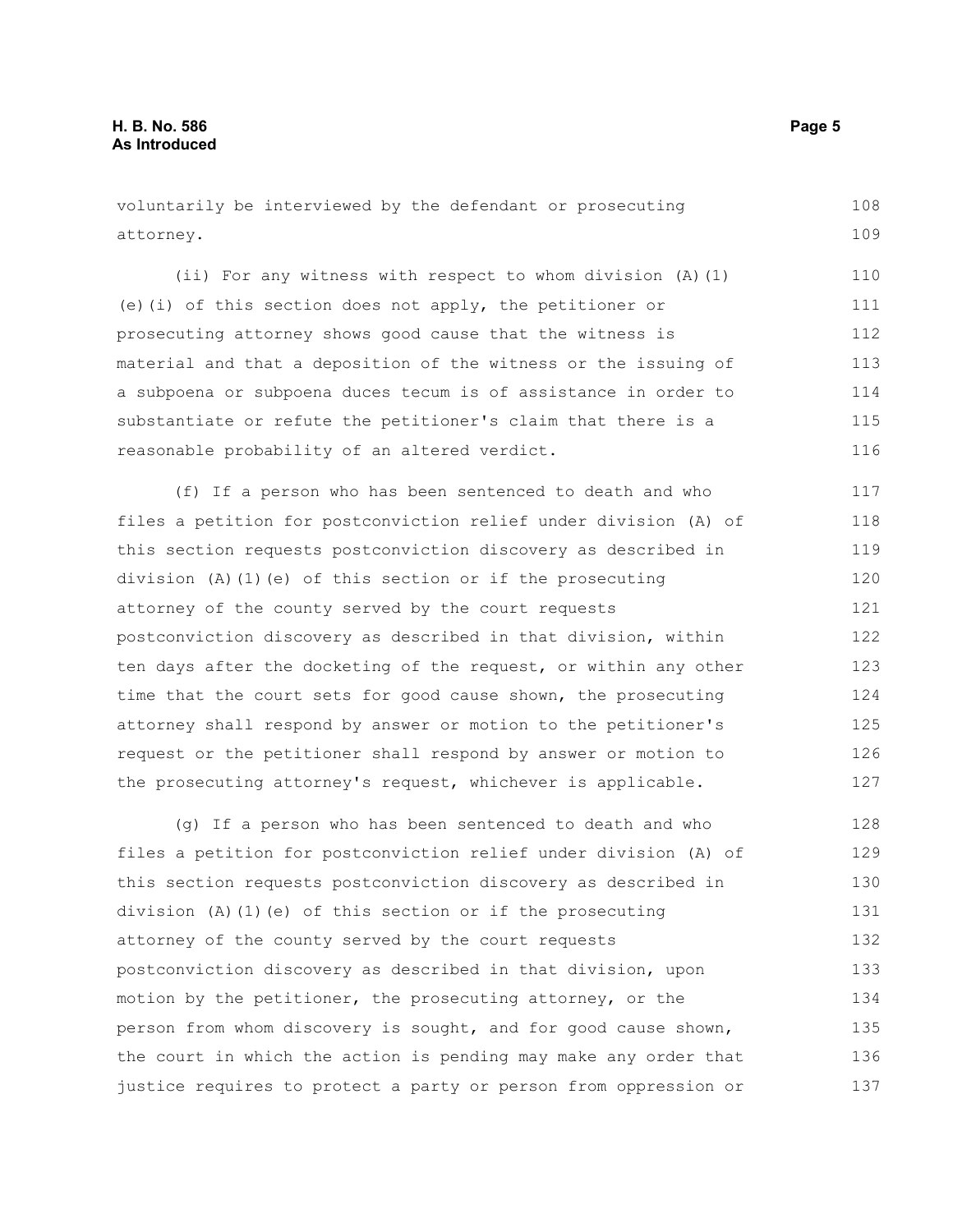#### **H. B. No. 586 Page 6 As Introduced**

undue burden or expense, including but not limited to the orders described in divisions  $(A)$   $(1)$   $(h)$   $(i)$  to (viii) of this section. The court also may make any such order if, in its discretion, it determines that the discovery sought would be irrelevant to the claims made in the petition; and if the court makes any such order on that basis, it shall explain in the order the reasons why the discovery would be irrelevant. 138 139 140 141 142 143 144

(h) If a petitioner, prosecuting attorney, or person from whom discovery is sought makes a motion for an order under division (A)(1)(g) of this section and the order is denied in whole or in part, the court, on terms and conditions as are just, may order that any party or person provide or permit discovery as described in division (A)(1)(e) of this section. The provisions of Civil Rule 37(A)(4) apply to the award of expenses incurred in relation to the motion, except that in no case shall a court require a petitioner who is indigent to pay expenses under those provisions. 145 146 147 148 149 150 151 152 153 154

Before any person moves for an order under division (A)(1) (g) of this section, that person shall make a reasonable effort to resolve the matter through discussion with the petitioner or prosecuting attorney seeking discovery. A motion for an order under division (A)(1)(q) of this section shall be accompanied by a statement reciting the effort made to resolve the matter in accordance with this paragraph. 155 156 157 158 159 160 161

The orders that may be made under division  $(A)$   $(1)$   $(q)$  of this section include, but are not limited to, any of the following: 162 163 164

(i) That the discovery not be had; 165

(ii) That the discovery may be had only on specified terms 166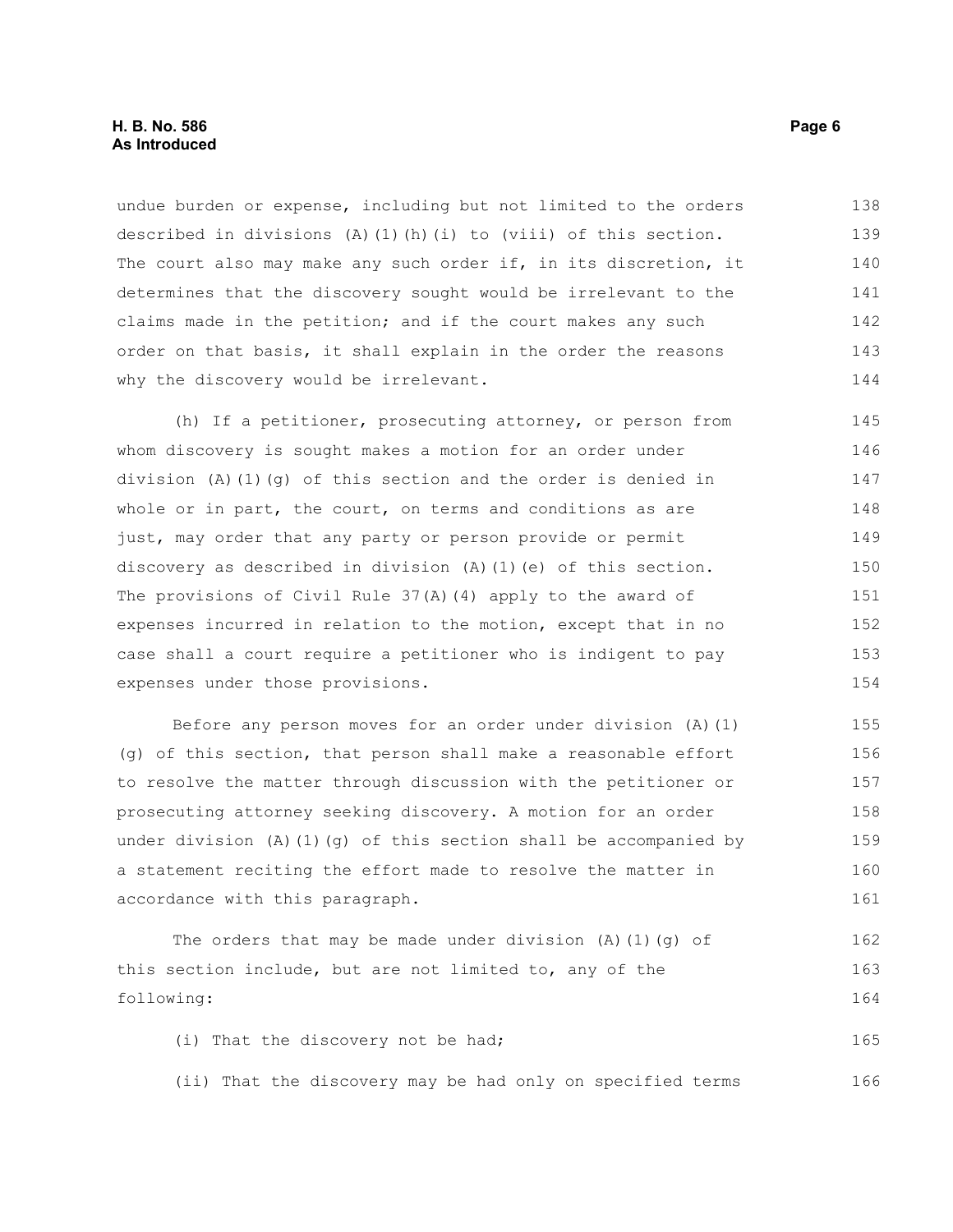| and conditions, including a designation of the time or place;   | 167 |
|-----------------------------------------------------------------|-----|
| (iii) That the discovery may be had only by a method of         | 168 |
| discovery other than that selected by the party seeking         | 169 |
| discovery;                                                      |     |
| (iv) That certain matters not be inquired into or that the      | 171 |
| scope of the discovery be limited to certain matters;           | 172 |
| (v) That discovery be conducted with no one present except      | 173 |
| persons designated by the court;                                | 174 |
| (vi) That a deposition after being sealed be opened only        | 175 |
| by order of the court;                                          | 176 |
| (vii) That a trade secret or other confidential research,       | 177 |
| development, or commercial information not be disclosed or be   | 178 |
| disclosed only in a designated way;                             | 179 |
| (viii) That the parties simultaneously file specified           | 180 |
| documents or information enclosed in sealed envelopes to be     | 181 |
| opened as directed by the court.                                | 182 |
| (i) Any postconviction discovery authorized under division      | 183 |
| (A) (1) (e) of this section shall be completed not later than   | 184 |
| eighteen months after the start of the discovery proceedings    | 185 |
| unless, for good cause shown, the court extends that period for | 186 |
| completing the discovery.                                       | 187 |
| (j) Nothing in division (A) (1) (e) of this section             | 188 |
| authorizes, or shall be construed as authorizing, the           | 189 |
| relitigation, or discovery in support of relitigation, of any   | 190 |
| matter barred by the doctrine of res judicata.                  | 191 |
| (k) Division (A) (1) of this section does not apply to any      | 192 |
| person who has been convicted of a criminal offense and         | 193 |
| sentenced to death and who has unsuccessfully raised the same   | 194 |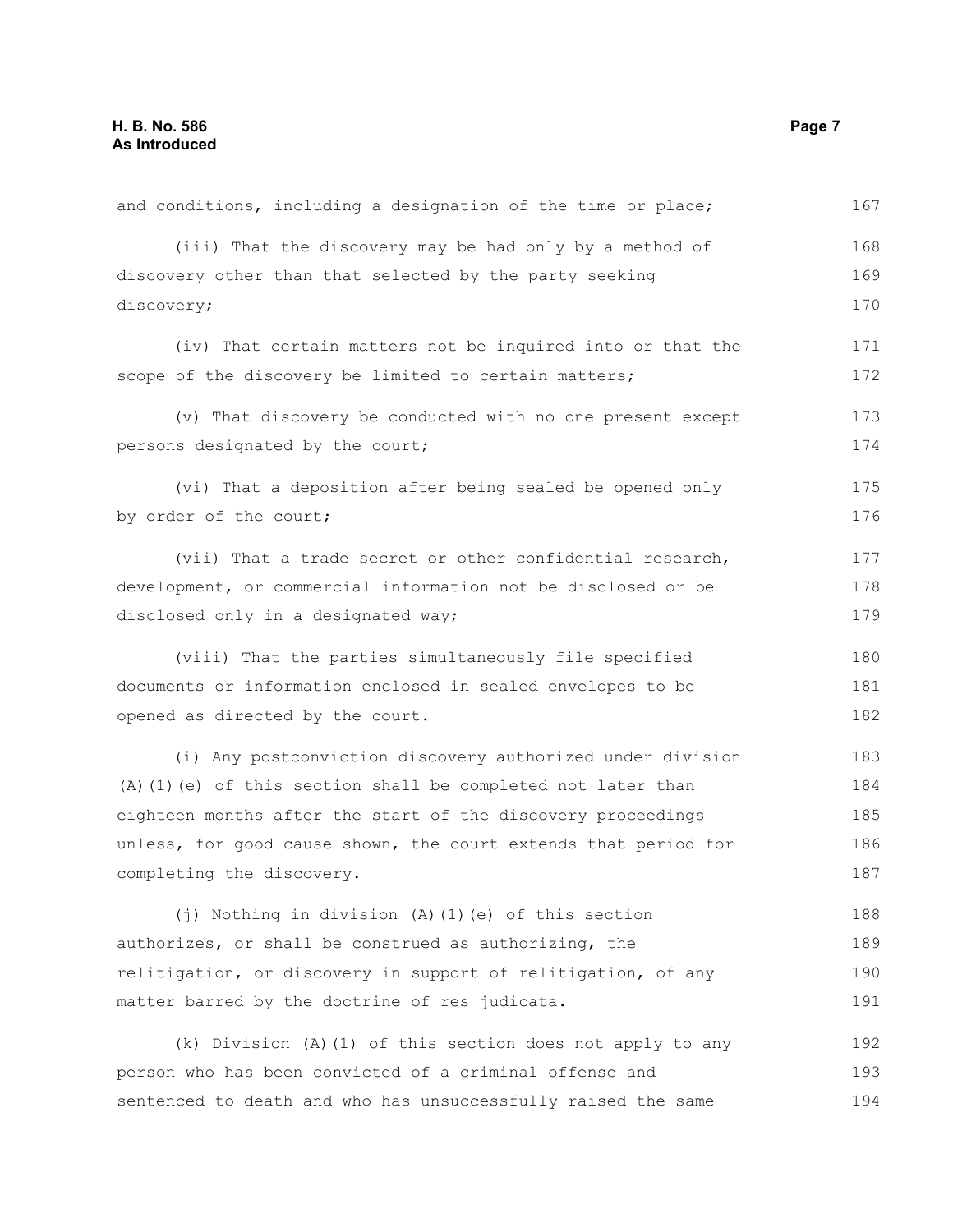| claims in a petition for postconviction relief, provided that      | 195 |
|--------------------------------------------------------------------|-----|
| this division does not limit or preclude a person from doing       | 196 |
| either of the following:                                           | 197 |
| (i) Filing a second or successive petition for                     | 198 |
| postconviction relief when authorized under section 2953.23 of     | 199 |
| the Revised Code;                                                  | 200 |
| (ii) Filing a petition for postconviction relief that              | 201 |
| meets the requirements of division (A) (1) (a) of this section and | 202 |
| that is based on DNA testing conducted at the request or on        | 203 |
| behalf of the state or any government entity, if the person        | 204 |
| previously filed a petition for postconviction relief based on     | 205 |
| DNA testing conducted at the request or on behalf of the state     | 206 |
| or any government entity before the effective date of this         | 207 |
| amendment.                                                         | 208 |
| (2) (a) Except as otherwise provided in section 2953.23 of         | 209 |
| the Revised Code, a petition under division (A)(1)(a)(i), (ii),    | 210 |
| or (iii) of this section shall be filed no later than three        |     |
| hundred sixty-five days after the date on which the trial          |     |
| transcript is filed in the court of appeals in the direct appeal   | 213 |
| of the judgment of conviction or adjudication or, if the direct    | 214 |
| appeal involves a sentence of death, the date on which the trial   | 215 |
| transcript is filed in the supreme court. If no appeal is taken,   | 216 |
| except as otherwise provided in section 2953.23 of the Revised     | 217 |
| Code, the petition shall be filed no later than three hundred      | 218 |
| sixty-five days after the expiration of the time for filing the    | 219 |
| appeal.                                                            | 220 |
| (b) Except as otherwise provided in section 2953.23 of the         | 221 |
| Revised Code, a petition under division (A) (1) (a) (iv) of this   | 222 |
| section shall be filed not later than three hundred sixty-five     | 223 |

days after-the effective date of this amendment April 12, 2021.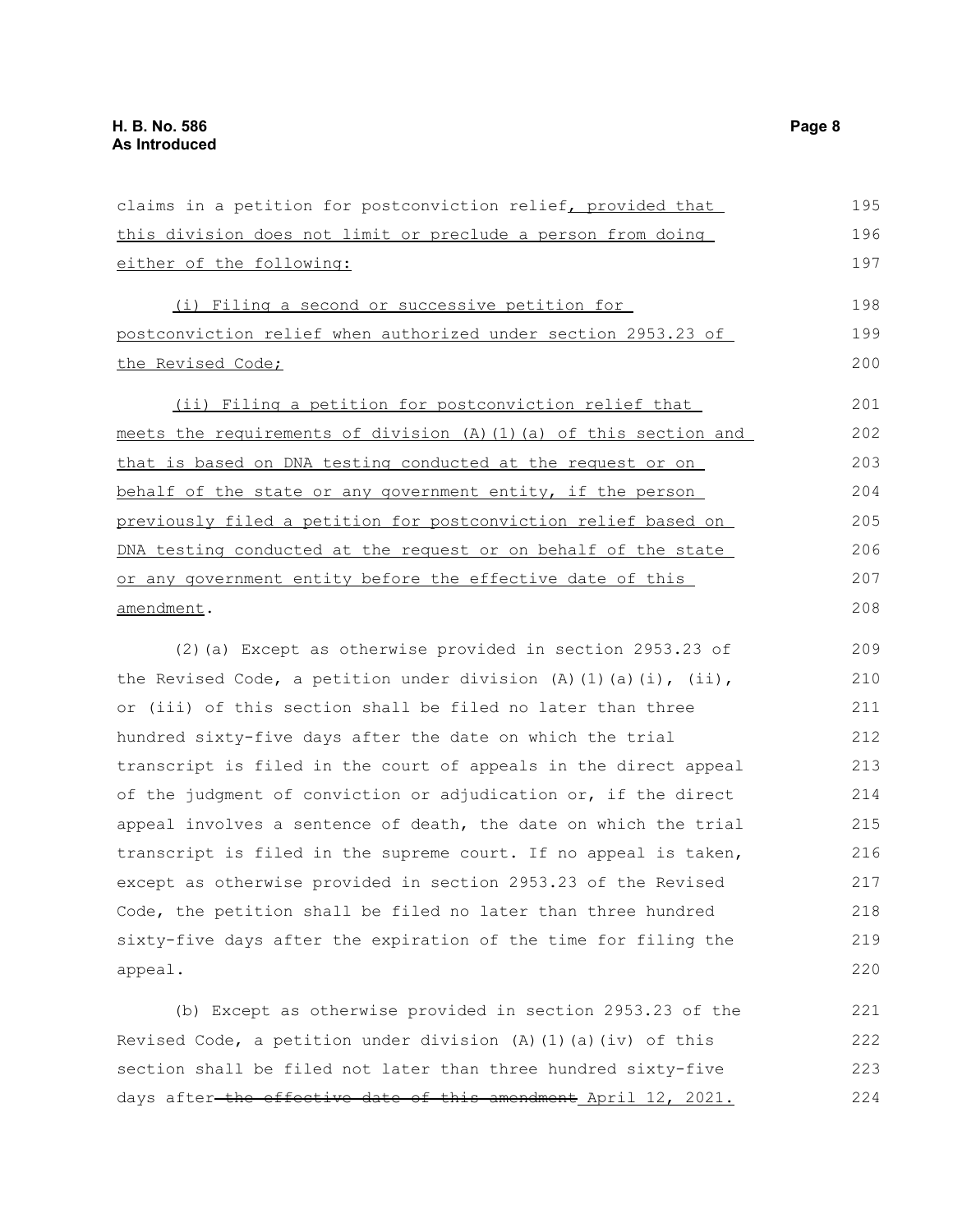#### **H. B. No. 586 Page 9 As Introduced**

(3)(a) In a petition filed under division (A)(1)(a)(i), (ii), or (iii) of this section, a person who has been sentenced to death may ask the court to render void or voidable the judgment with respect to the conviction of aggravated murder or the specification of an aggravating circumstance or the sentence of death. 225 226 227 228 229 230

(b) A person sentenced to death who files a petition under division (A)(1)(a)(iv) of this section may ask the court to render void the sentence of death and to order the resentencing of the person under division (A) of section 2929.06 of the Revised Code. If a person sentenced to death files such a petition and asks the court to render void the sentence of death and to order the resentencing of the person under division (A) of section 2929.06 of the Revised Code, the act of filing the petition constitutes a waiver of any right to be sentenced under the law that existed at the time the offense was committed and constitutes consent to be sentenced to life imprisonment without parole under division (A) of section 2929.06 of the Revised Code. 231 232 233 234 235 236 237 238 239 240 241 242 243

(4) A petitioner shall state in the original or amended petition filed under division (A) of this section all grounds for relief claimed by the petitioner. Except as provided in section 2953.23 of the Revised Code, any ground for relief that is not so stated in the petition is waived. 244 245 246 247 248

(5) If the petitioner in a petition filed under division (A)(1)(a)(i),  $(ii)$ , or (iii) of this section was convicted of or pleaded guilty to a felony, the petition may include a claim that the petitioner was denied the equal protection of the laws in violation of the Ohio Constitution or the United States Constitution because the sentence imposed upon the petitioner 249 250 251 252 253 254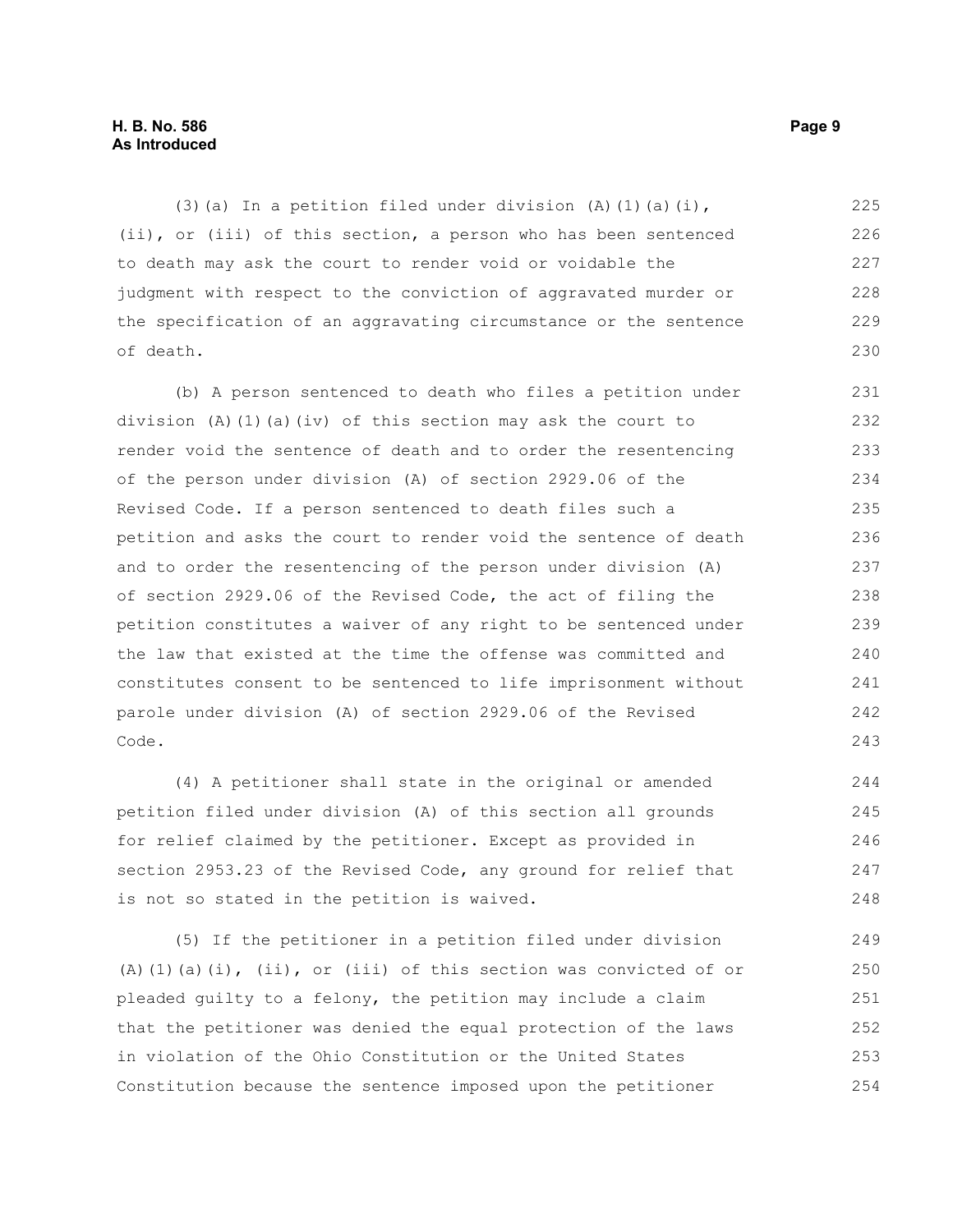for the felony was part of a consistent pattern of disparity in sentencing by the judge who imposed the sentence, with regard to the petitioner's race, gender, ethnic background, or religion. If the supreme court adopts a rule requiring a court of common pleas to maintain information with regard to an offender's race, gender, ethnic background, or religion, the supporting evidence for the petition shall include, but shall not be limited to, a copy of that type of information relative to the petitioner's sentence and copies of that type of information relative to sentences that the same judge imposed upon other persons. 255 256 257 258 259 260 261 262 263 264

(6) Notwithstanding any law or court rule to the contrary, there is no limit on the number of pages in, or on the length of, a petition filed under division (A)(1)(a)(i), (ii), (iii), or (iv) of this section by a person who has been sentenced to death. If any court rule specifies a limit on the number of pages in, or on the length of, a petition filed under division (A)(1)(a)(i), (ii), (iii), or (iv) of this section or on a prosecuting attorney's response to such a petition by answer or motion and a person who has been sentenced to death files a petition that exceeds the limit specified for the petition, the prosecuting attorney may respond by an answer or motion that exceeds the limit specified for the response. 265 266 267 268 269 270 271 272 273 274 275 276

(B) The clerk of the court in which the petition for postconviction relief and, if applicable, a request for postconviction discovery described in division (A)(1)(e) of this section is filed shall docket the petition and the request and bring them promptly to the attention of the court. The clerk of the court in which the petition for postconviction relief and, if applicable, a request for postconviction discovery described in division (A)(1)(e) of this section is filed immediately shall forward a copy of the petition and a copy of the request if 277 278 279 280 281 282 283 284 285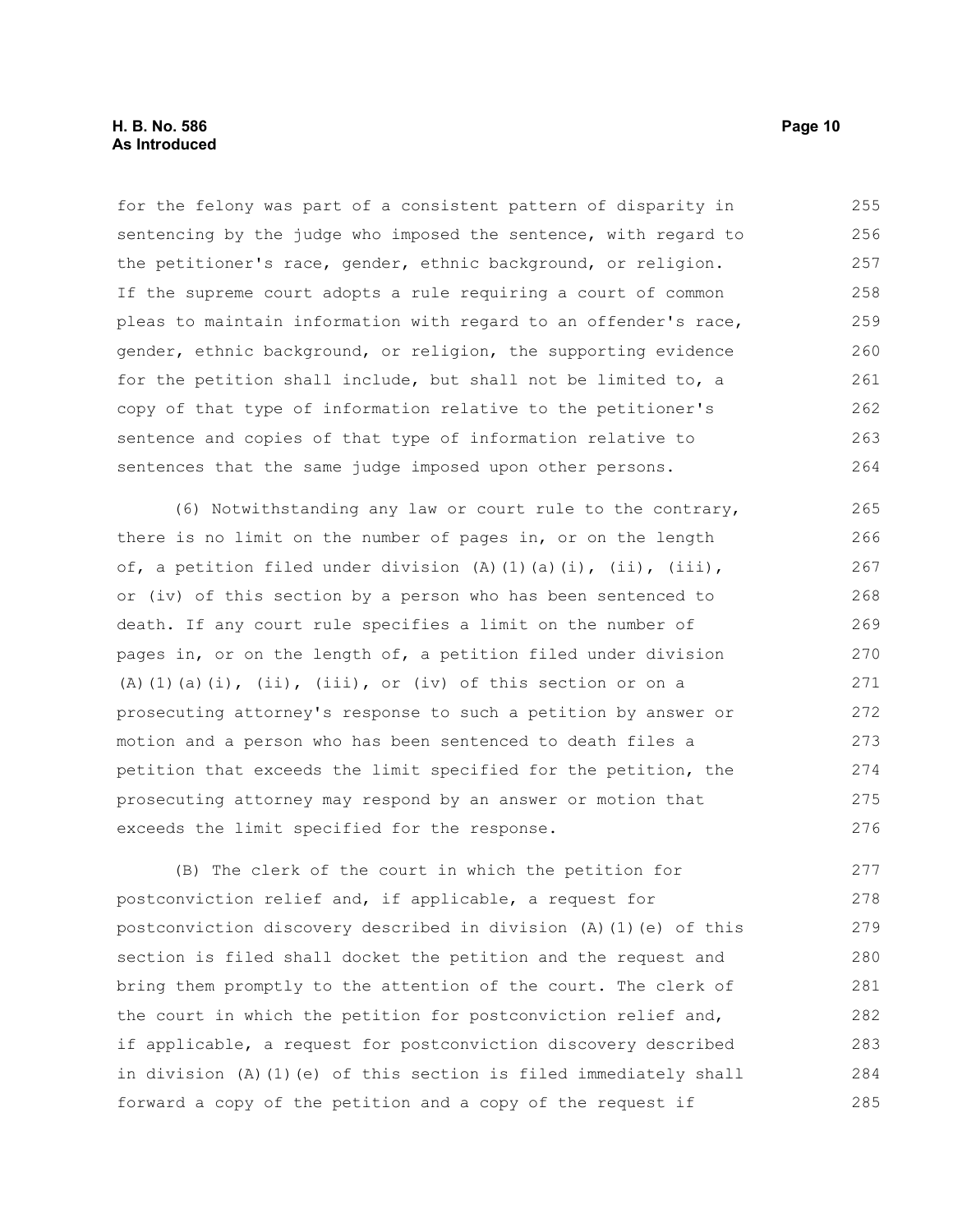#### **H. B. No. 586 Page 11 As Introduced**

filed by the petitioner to the prosecuting attorney of the county served by the court. If the request for postconviction discovery is filed by the prosecuting attorney, the clerk of the court immediately shall forward a copy of the request to the petitioner or the petitioner's counsel. 286 287 288 289 290

(C) If a person who has been sentenced to death and who files a petition for postconviction relief under division (A)(1) (a)(i), (ii), (iii), or (iv) of this section requests a deposition or the prosecuting attorney in the case requests a deposition, and if the court grants the request under division (A)(1)(e) of this section, the court shall notify the petitioner or the petitioner's counsel and the prosecuting attorney. The deposition shall be conducted pursuant to divisions  $(B)$ ,  $(D)$ , and (E) of Criminal Rule 15. Notwithstanding division (C) of Criminal Rule 15, the petitioner is not entitled to attend the deposition. The prosecuting attorney shall be permitted to attend and participate in any deposition. 291 292 293 294 295 296 297 298 299 300 301 302

(D) The court shall consider a petition that is timely filed within the period specified in division (A)(2) of this section even if a direct appeal of the judgment is pending. Before granting a hearing on a petition filed under division (A)  $(1)(a)(i)$ ,  $(ii)$ ,  $(iii)$ ,  $(iii)$ , or  $(iv)$  of this section, the court shall determine whether there are substantive grounds for relief. In making such a determination, the court shall consider, in addition to the petition, the supporting affidavits, and the documentary evidence, all the files and records pertaining to the proceedings against the petitioner, including, but not limited to, the indictment, the court's journal entries, the journalized records of the clerk of the court, and the court reporter's transcript. The court reporter's transcript, if ordered and certified by the court, shall be taxed as court 303 304 305 306 307 308 309 310 311 312 313 314 315 316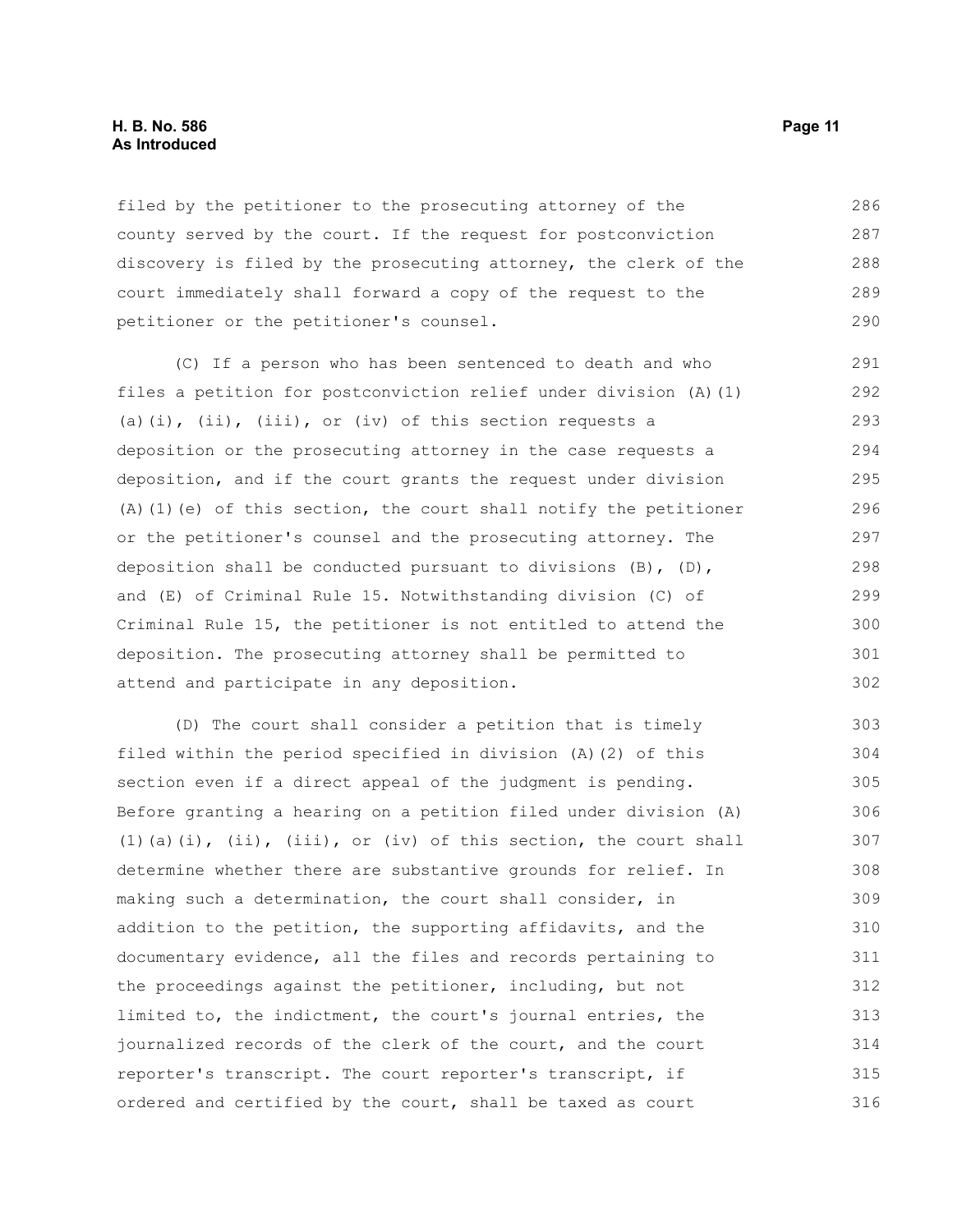#### **H. B. No. 586 Page 12 As Introduced**

costs. If the court dismisses the petition, it shall make and file findings of fact and conclusions of law with respect to such dismissal. If the petition was filed by a person who has been sentenced to death, the findings of fact and conclusions of law shall state specifically the reasons for the dismissal of the petition and of each claim it contains. 317 318 319 320 321 322

(E) Within ten days after the docketing of the petition, or within any further time that the court may fix for good cause shown, the prosecuting attorney shall respond by answer or motion. Division (A)(6) of this section applies with respect to the prosecuting attorney's response. Within twenty days from the date the issues are raised, either party may move for summary judgment. The right to summary judgment shall appear on the face of the record. 323 324 325 326 327 328 329 330

(F) Unless the petition and the files and records of the case show the petitioner is not entitled to relief, the court shall proceed to a prompt hearing on the issues even if a direct appeal of the case is pending. If the court notifies the parties that it has found grounds for granting relief, either party may request an appellate court in which a direct appeal of the judgment is pending to remand the pending case to the court.

With respect to a petition filed under division  $(A)$   $(1)$   $(a)$ (iv) of this section, the procedures and rules regarding introduction of evidence and burden of proof at the pretrial hearing that are set forth in divisions  $(C)$ ,  $(D)$ , and  $(F)$  of section 2929.025 of the Revised Code apply in considering the petition. With respect to such a petition, the grounds for granting relief are that the person has been diagnosed with one or more of the conditions set forth in division (A)(1)(a) of section 2929.025 of the Revised Code and that, at the time of 338 339 340 341 342 343 344 345 346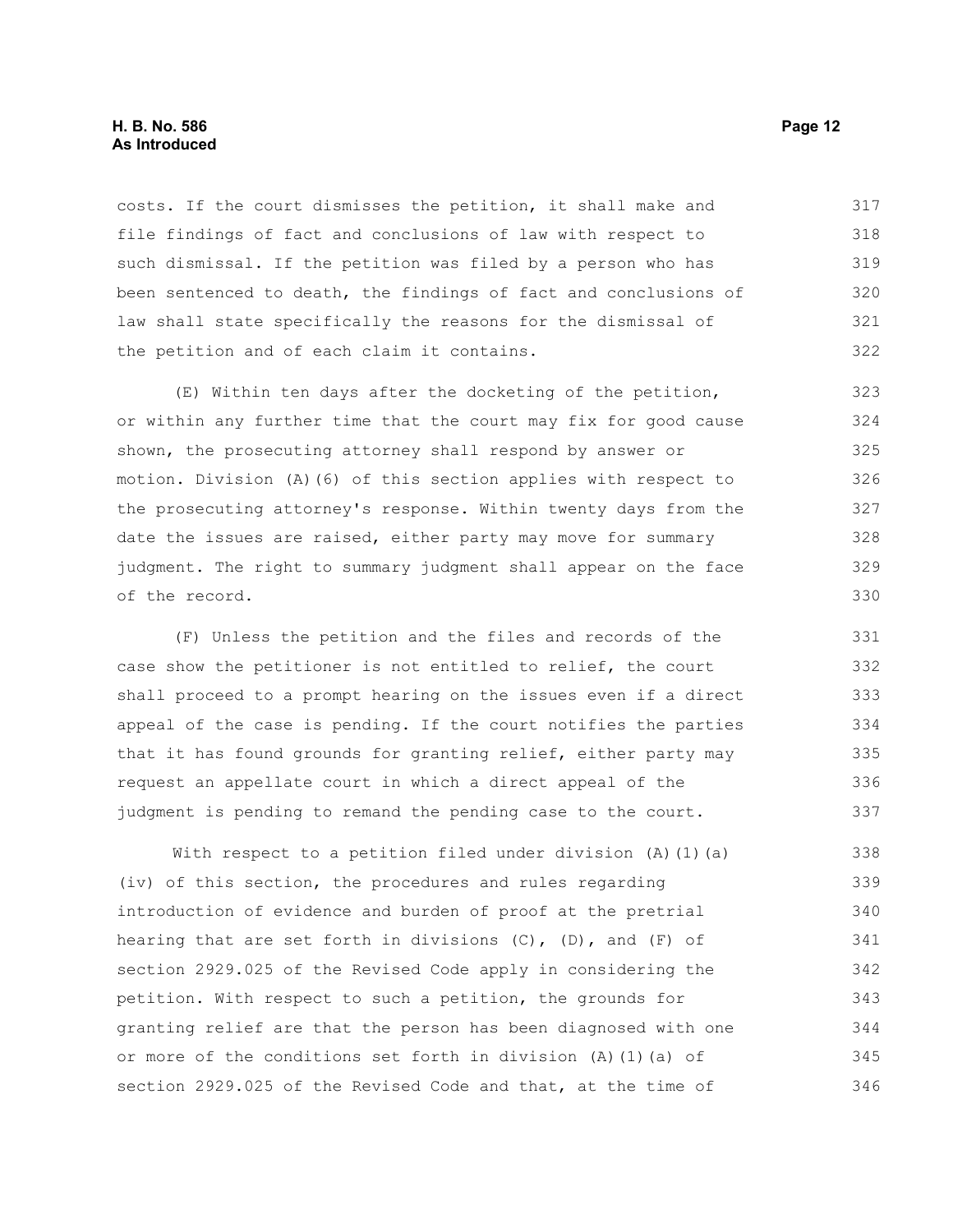the aggravated murder that was the basis of the sentence of death, the condition or conditions significantly impaired the person's capacity in a manner described in division (A)(1)(b) of that section. 347 348 349 350

(G) A petitioner who files a petition under division (A) (1)(a)(i),  $(ii)$ ,  $(iii)$ ,  $(iii)$ , or  $(iv)$  of this section may amend the petition as follows: 351 352 353

(1) If the petition was filed by a person who has been sentenced to death, at any time that is not later than one hundred eighty days after the petition is filed, the petitioner may amend the petition with or without leave or prejudice to the proceedings.

(2) If division (G)(1) of this section does not apply, at any time before the answer or motion is filed, the petitioner may amend the petition with or without leave or prejudice to the proceedings.

(3) The petitioner may amend the petition with leave of court at any time after the expiration of the applicable period specified in division (G)(1) or (2) of this section. 363 364 365

(H) If the court does not find grounds for granting relief, it shall make and file findings of fact and conclusions of law and shall enter judgment denying relief on the petition. If the petition was filed by a person who has been sentenced to death, the findings of fact and conclusions of law shall state specifically the reasons for the denial of relief on the petition and of each claim it contains. If no direct appeal of the case is pending and the court finds grounds for relief or if a pending direct appeal of the case has been remanded to the court pursuant to a request made pursuant to division (F) of 366 367 368 369 370 371 372 373 374 375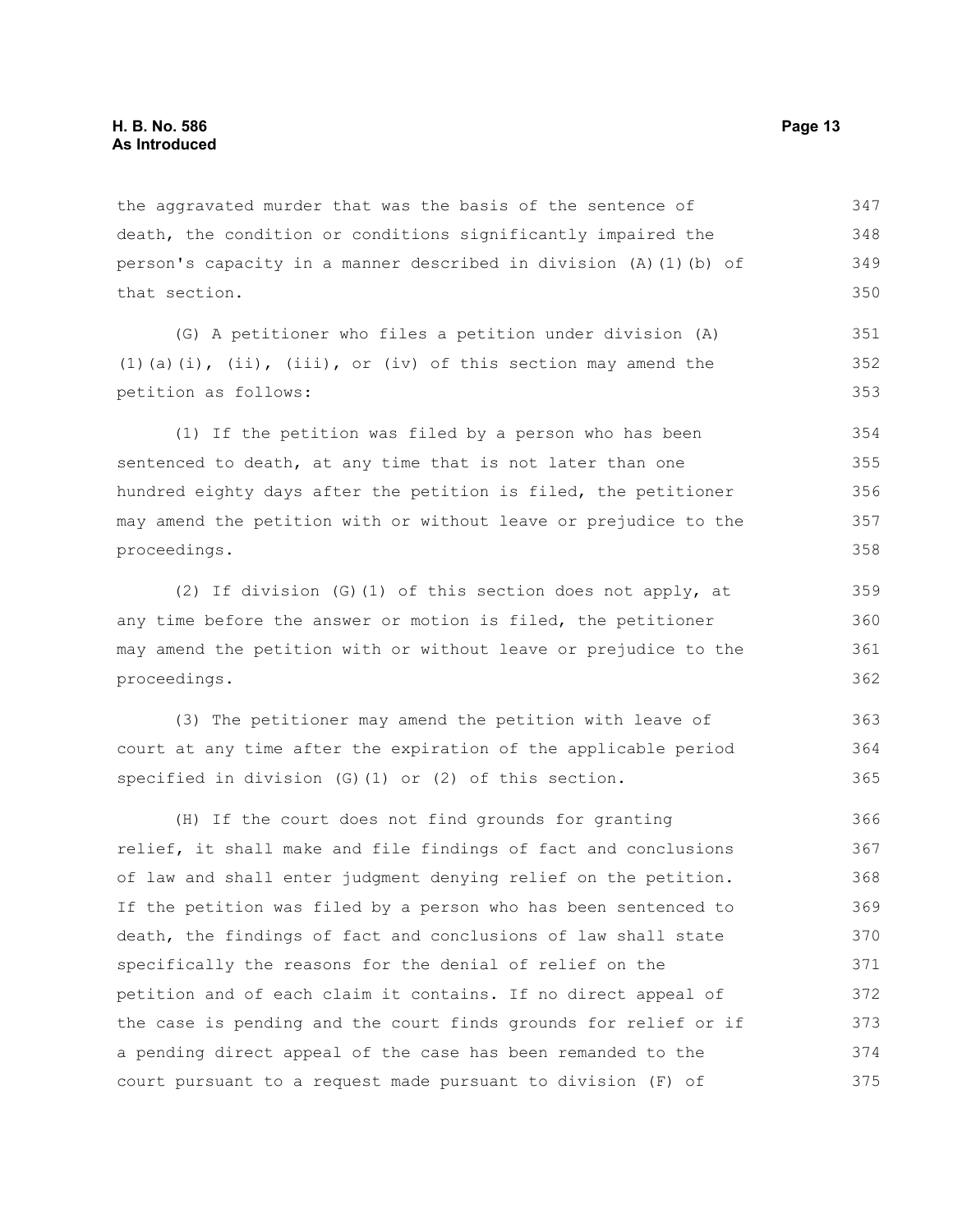#### **H. B. No. 586 Page 14 As Introduced**

this section and the court finds grounds for granting relief, it shall make and file findings of fact and conclusions of law and shall enter a judgment that vacates and sets aside the judgment in question, and, in the case of a petitioner who is a prisoner in custody, except as otherwise described in this division, shall discharge or resentence the petitioner or grant a new trial as the court determines appropriate. If the court finds grounds for relief in the case of a petitioner who filed a petition under division (A)(1)(a)(iv) of this section, the court shall render void the sentence of death and order the resentencing of the offender under division (A) of section 2929.06 of the Revised Code. If the petitioner has been sentenced to death, the findings of fact and conclusions of law shall state specifically the reasons for the finding of grounds for granting the relief, with respect to each claim contained in the petition. The court also may make supplementary orders to the relief granted, concerning such matters as rearraignment, retrial, custody, and bail. If the trial court's order granting the petition is reversed on appeal and if the direct appeal of the case has been remanded from an appellate court pursuant to a request under division (F) of this section, the appellate court reversing the order granting the petition shall notify the appellate court in which the direct appeal of the case was pending at the time of the remand of the reversal and remand of the trial court's order. Upon the reversal and remand of the trial court's order granting the petition, regardless of whether notice is sent or received, the direct appeal of the case that was remanded is reinstated. 376 377 378 379 380 381 382 383 384 385 386 387 388 389 390 391 392 393 394 395 396 397 398 399 400 401 402 403

(I) Upon the filing of a petition pursuant to division (A) (1)(a)(i), (ii), (iii), or (iv) of this section by a person sentenced to death, only the supreme court may stay execution of 404 405 406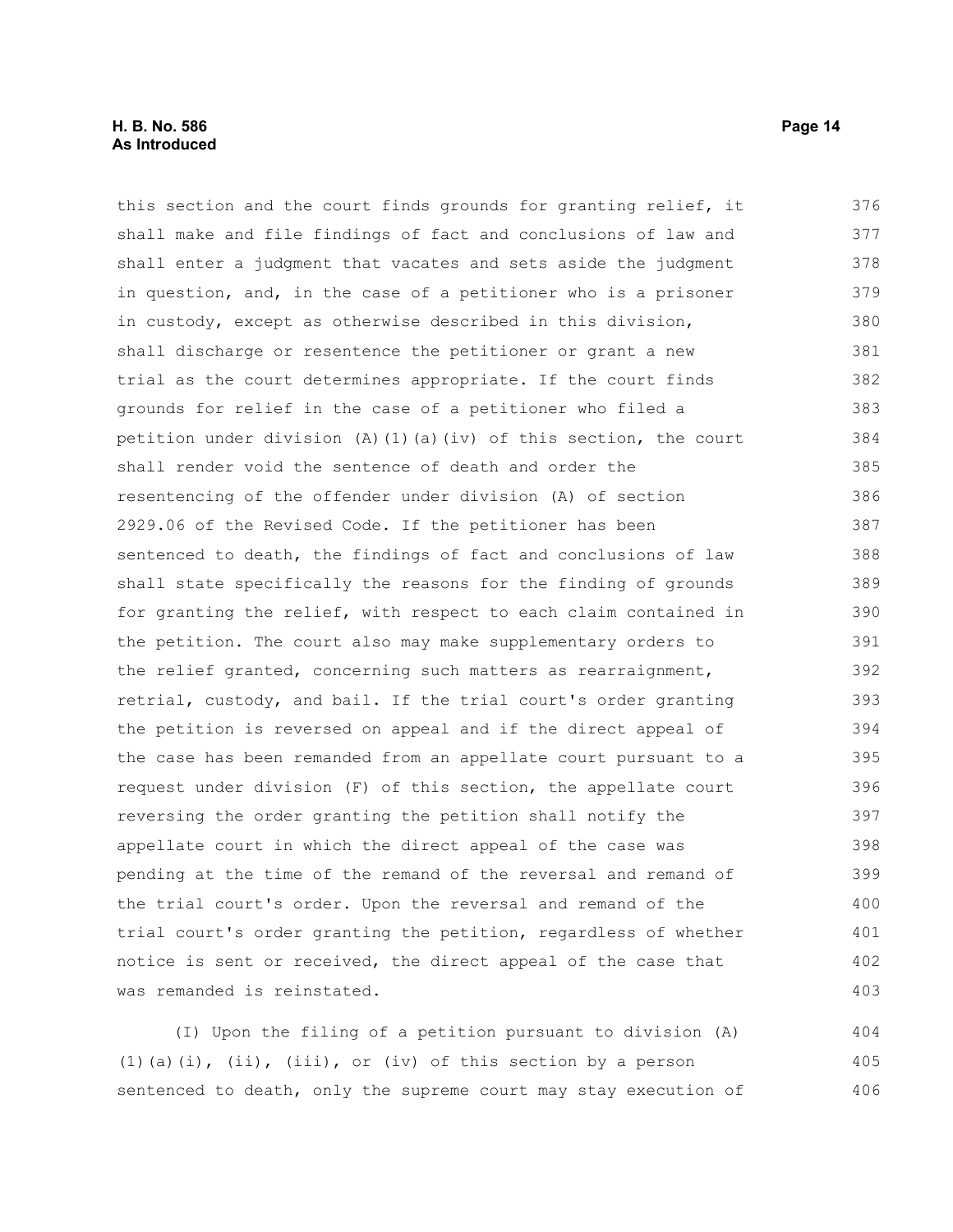the sentence of death.

(J)(1) If a person sentenced to death intends to file a petition under this section, the court shall appoint counsel to represent the person upon a finding that the person is indigent and that the person either accepts the appointment of counsel or is unable to make a competent decision whether to accept or reject the appointment of counsel. The court may decline to appoint counsel for the person only upon a finding, after a hearing if necessary, that the person rejects the appointment of counsel and understands the legal consequences of that decision or upon a finding that the person is not indigent. 408 409 410 411 412 413 414 415 416 417

(2) The court shall not appoint as counsel under division (J)(1) of this section an attorney who represented the petitioner at trial in the case to which the petition relates unless the person and the attorney expressly request the appointment. The court shall appoint as counsel under division (J)(1) of this section only an attorney who is certified under Rule 20 of the Rules of Superintendence for the Courts of Ohio to represent indigent defendants charged with or convicted of an offense for which the death penalty can be or has been imposed. The ineffectiveness or incompetence of counsel during proceedings under this section does not constitute grounds for relief in a proceeding under this section, in an appeal of any action under this section, or in an application to reopen a direct appeal. 418 419 420 421 422 423 424 425 426 427 428 429 430 431

(3) Division (J) of this section does not preclude attorneys who represent the state of Ohio from invoking the provisions of 28 U.S.C. 154 with respect to capital cases that were pending in federal habeas corpus proceedings prior to July 1, 1996, insofar as the petitioners in those cases were 432 433 434 435 436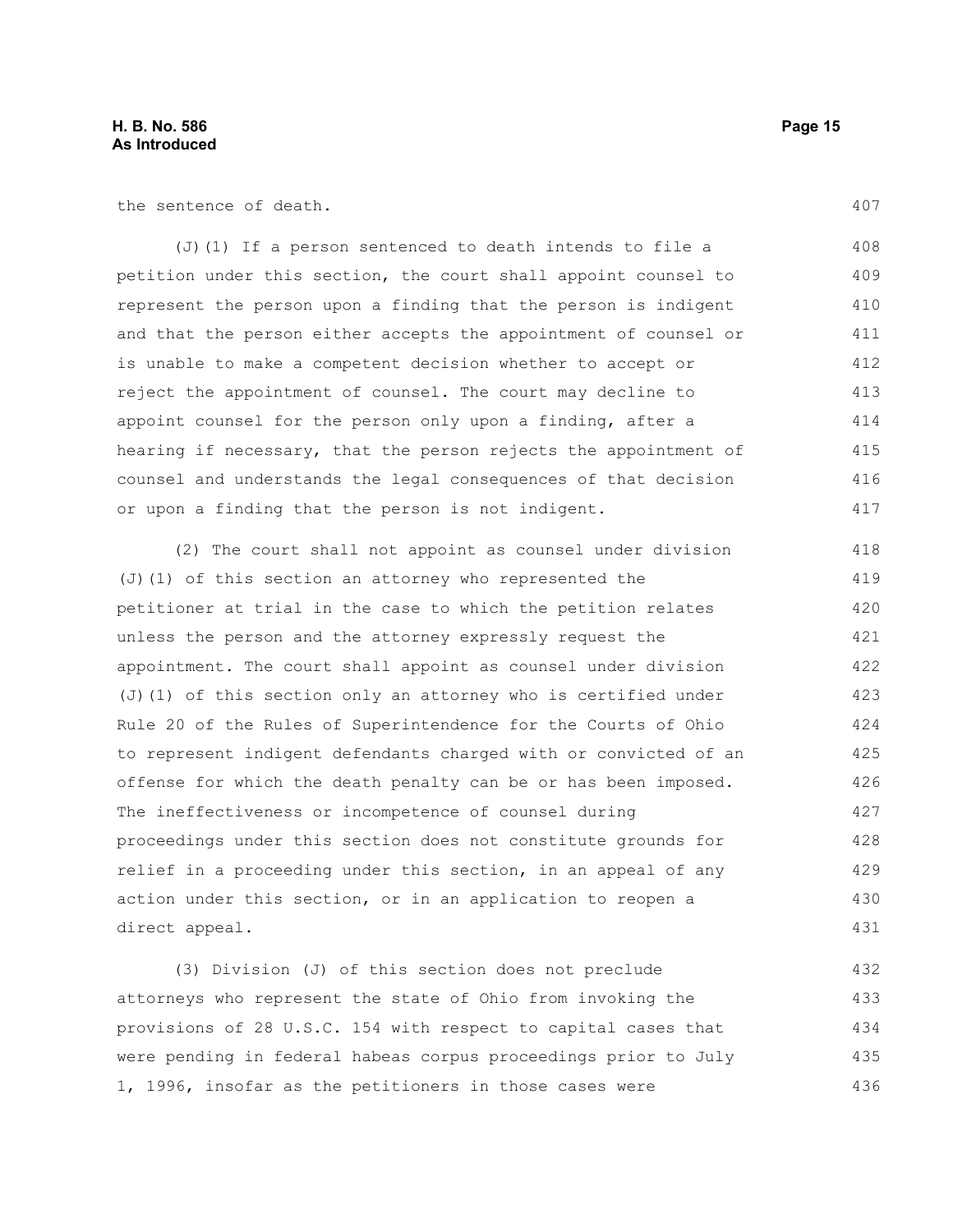represented in proceedings under this section by one or more counsel appointed by the court under this section or section 120.06, 120.16, 120.26, or 120.33 of the Revised Code and those appointed counsel meet the requirements of division  $(J)$  (2) of this section. 437 438 439 440 441

(K) Subject to the appeal of a sentence for a felony that is authorized by section 2953.08 of the Revised Code, the remedy set forth in this section is the exclusive remedy by which a person may bring a collateral challenge to the validity of a conviction or sentence in a criminal case or to the validity of an adjudication of a child as a delinquent child for the commission of an act that would be a criminal offense if committed by an adult or the validity of a related order of disposition.

**Sec. 2953.23.** (A) Whether a hearing is or is not held on a petition filed pursuant to section 2953.21 of the Revised Code, a court may not entertain a petition filed after the expiration of the period prescribed in division (A) of that section or a second petition or successive petitions for similar relief on behalf of a petitioner unless division (A)(1) or (2) of this section applies: 451 452 453 454 455 456 457

(1) Both of the following apply:

(a) Either the petitioner shows that the petitioner was unavoidably prevented from discovery of the facts upon which the petitioner must rely to present the claim for relief, or, subsequent to the period prescribed in division (A)(2) of section 2953.21 of the Revised Code or to the filing of an earlier petition, the United States Supreme Court recognized a new federal or state right that applies retroactively to persons in the petitioner's situation, and the petition asserts a claim 459 460 461 462 463 464 465 466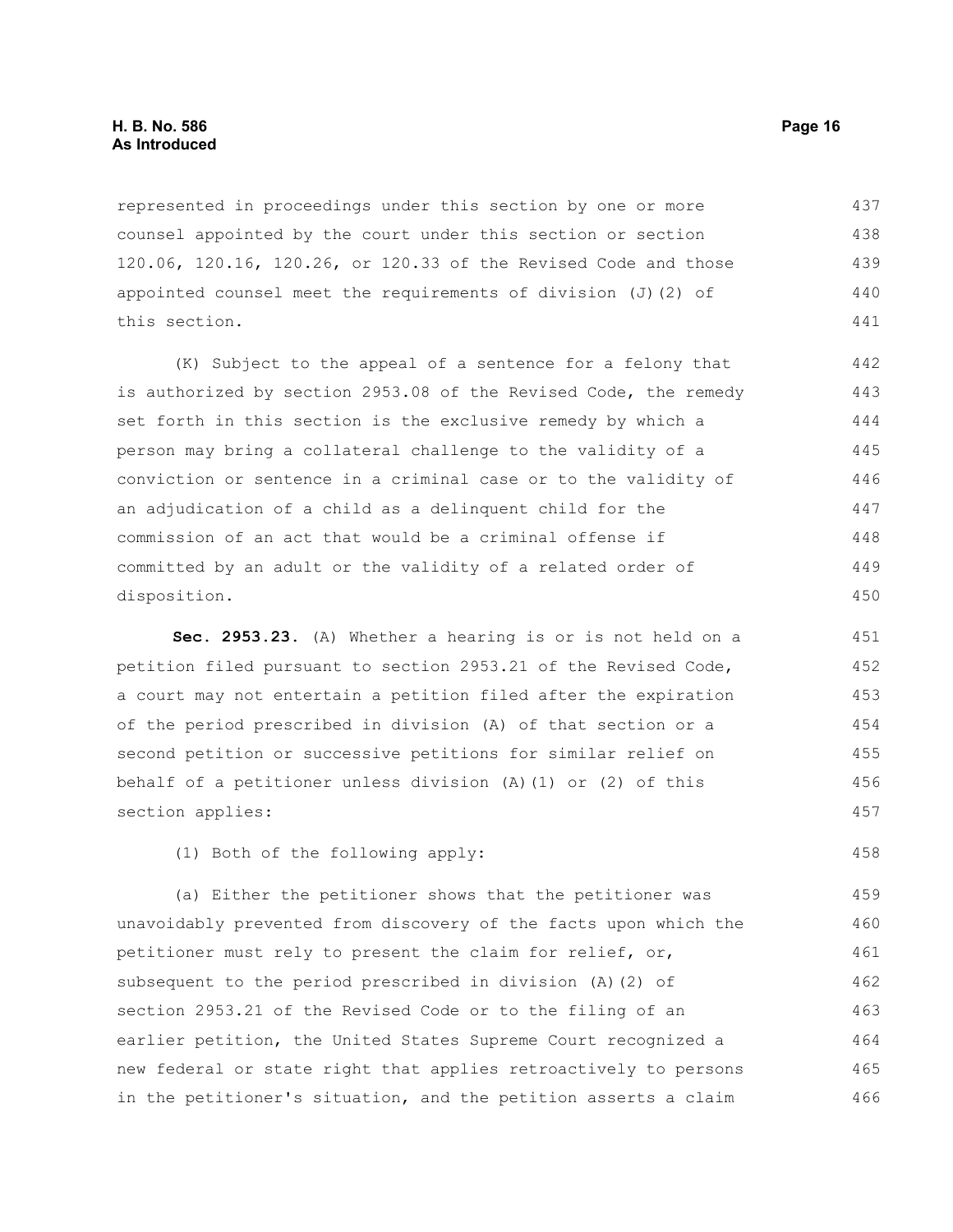based on that right.

| (b) The petitioner shows by clear and convincing evidence                | 468 |
|--------------------------------------------------------------------------|-----|
| that, but for constitutional error at trial, no reasonable               | 469 |
| factfinder would have found the petitioner quilty of the offense         | 470 |
| of which the petitioner was convicted or, if the claim                   |     |
| challenges a sentence of death that, but for constitutional              | 472 |
| error at the sentencing hearing, no reasonable factfinder would          | 473 |
| have found the petitioner eligible for the death sentence.               | 474 |
| (2) All of the following apply:                                          | 475 |
| $(a)$ The petitioner was convicted of a felony, the                      | 476 |
| petitioner is an offender for whom.                                      | 477 |
| (b) The petitioner's petition is based on qualifying DNA                 | 478 |
| testing-was performed under sections 2953.71 to 2953.81 of the-          | 479 |
| Revised Code or under former section 2953.82 of the Revised Code-        | 480 |
| and analyzed in the context of and upon consideration of all-            | 481 |
| available admissible evidence related to the inmate's case as-           | 482 |
| described in division (D) of section 2953.74 of the Revised              | 483 |
| Code, and the.                                                           | 484 |
| (c) The results of the qualifying DNA testing establish,                 | 485 |
| by clear and convincing evidence, actual innocence of that               | 486 |
| felony offense or, if the person was sentenced to death,                 | 487 |
| establish, by clear and convincing evidence, actual innocence of         | 488 |
| the aggravating circumstance or circumstances the person was             | 489 |
| found guilty of committing and that is or are the basis of that          | 490 |
| sentence of death.                                                       | 491 |
| As used in this division, "actual innocence" has the same-               | 492 |
| meaning as in division (A) (1) (c) of section 2953.21 of the             | 493 |
| Revised Code, and "former section 2953.82 of the Revised Code"-          | 494 |
| has the same meaning as in division $(A)$ $(1)$ $(d)$ of section 2953.21 | 495 |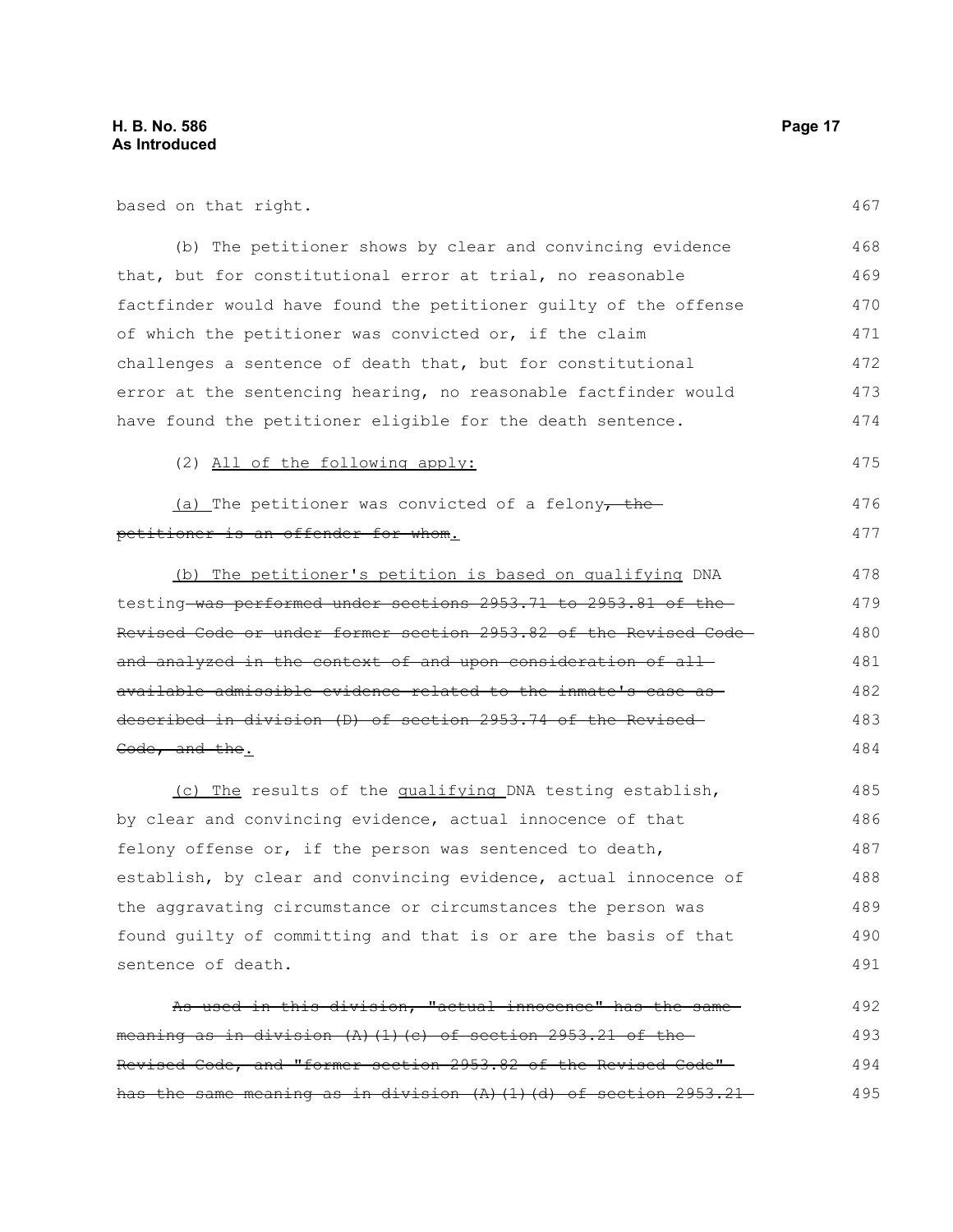(B) An order awarding or denying relief sought in a petition filed pursuant to section 2953.21 of the Revised Code is a final judgment and may be appealed pursuant to Chapter 2953. of the Revised Code.

If a petition filed pursuant to section 2953.21 of the Revised Code by a person who has been sentenced to death is denied and the person appeals the judgment, notwithstanding any law or court rule to the contrary, there is no limit on the number of pages in, or on the length of, a notice of appeal or briefs related to an appeal filed by the person. If any court rule specifies a limit on the number of pages in, or on the length of, a notice of appeal or briefs described in this division or on a prosecuting attorney's response or briefs with respect to such an appeal and a person who has been sentenced to death files a notice of appeal or briefs that exceed the limit specified for the petition, the prosecuting attorney may file a response or briefs that exceed the limit specified for the answer or briefs. 501 502 503 504 505 506 507 508 509 510 511 512 513 514

(C) Division (A)(2) of this section, as it exists on and after the effective date of this amendment, is remedial and it applies retroactively and with respect to any petition that satisfies the criteria set forth in divisions  $(A)$   $(2)$   $(a)$  to  $(c)$ of this section as they exist on and after that effective date or the criteria set forth in division (A)(2) of this section as it existed prior to that effective date, regardless of when the subject felony offense was committed and regardless of whether the petitioner previously filed any petition pursuant to sections 2953.21 to 2953.23 of the Revised Code. 515 516 517 518 519 520 521 522 523 524

(D) As used in division (A)(2) of this section, "actual 525

496